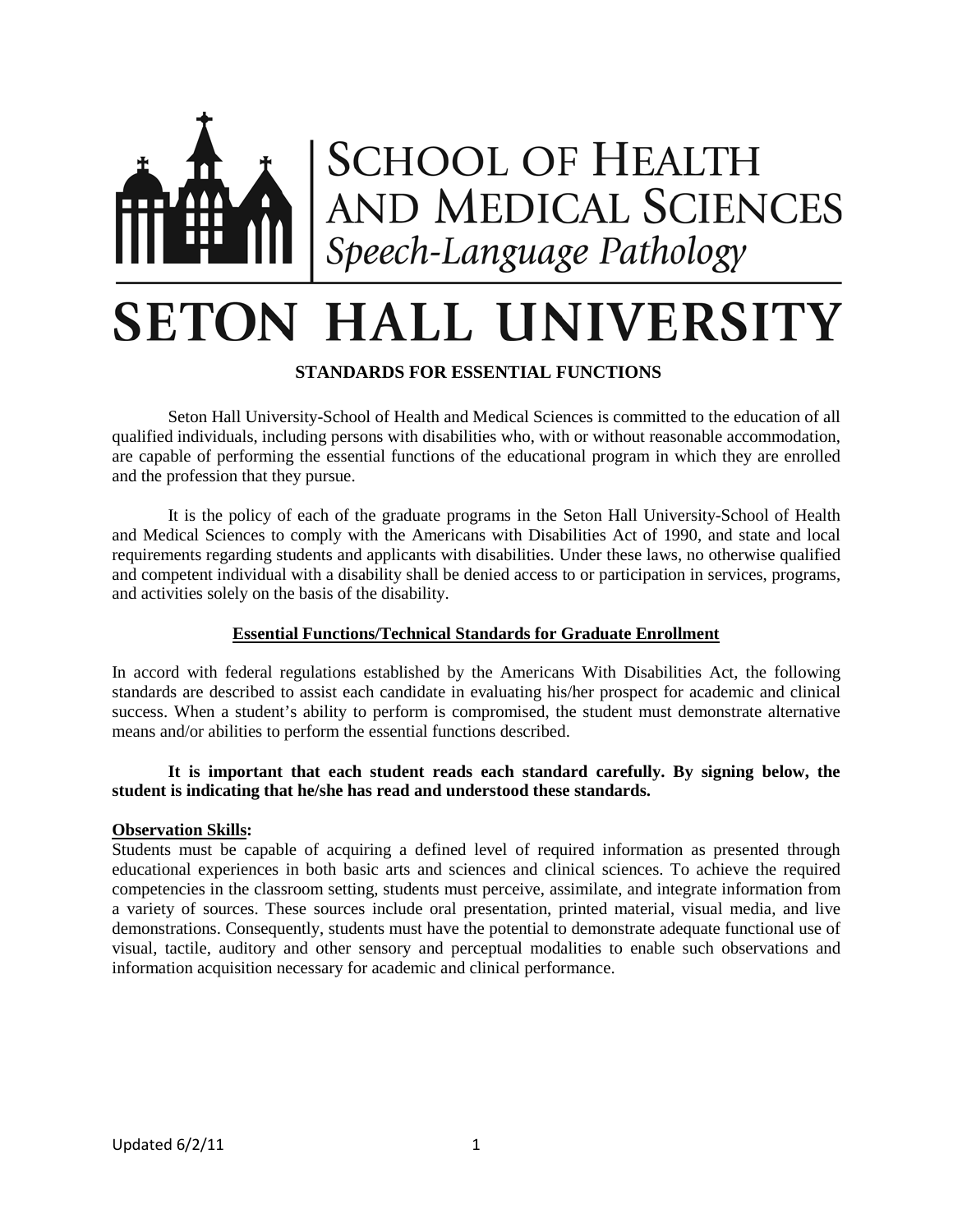#### **Communication Skills:**

Effective communication is critical for students to build relationships with faculty, advisors, fellow graduate students, coworkers, clients, and their significant others in the student's various roles of learner, colleague, consultant, and leader. Students must be able to gather, comprehend, utilize and disseminate information effectively, efficiently and according to professional standards. Students are required to communicate in the English language both verbally and in writing, at a level consistent with competent professional practice. Students are expected to use grammar and vocabulary proficiently. They must be able to elicit information, gather information, and describe findings verbally and in writing (e.g., in a physical examination record and treatment plan). This communication should be comprehensible by patients, professionals, and lay-persons.

Students must be able to communicate effectively and sensitively with patients and colleagues, including individuals from different cultural and social backgrounds; this includes, but is not limited to, the ability to establish rapport with patients. Furthermore, students must have the potential to effectively communicate judgments and treatment information and to observe, recognize and understand non-verbal behavior.

#### **Intellectual/Conceptual Abilities:**

Students must demonstrate critical thinking skills so that they can problem-solve creatively, master abstract ideas, and synthesize information presented in academic, laboratory and fieldwork settings. Students must be able to measure, calculate, reason, analyze, process, integrate, synthesize, apply and retain facts, concepts, and data related to the art and science of health care. In some areas, this requires comprehension of three-dimensional relationships and understanding of the spatial relationships of structures. Students must develop and exhibit a sense of medical ethics, and also recognize and apply pertinent legal and ethical standards.

#### **Motor Skills:**

Students must possess the motor functions needed to manipulate tools or handle clients. The motor capacities usually include the physical strength and coordination to safely handle and move clients, perform medical procedures, or direct clients in various practice settings, according to the needs of their discipline.

#### **Behavioral and Social Skills:**

Students must demonstrate emotional stability and acceptable communication skills, and be capable of developing mature and effective interpersonal relationships with other students and health care workers. Students must be able to tolerate physically and emotionally taxing workloads and to function effectively under stress. They must be able to adapt to changing environments, display flexibility, and function in the face of the uncertainties inherent in the clinical setting.

Students must exhibit the ability and commitment to work with individuals in an intense setting to meet the needs of people of diverse cultures, age groups, socioeconomic groups and challenges without bias. These individuals may be severely injured; they may be limited by cognitive, emotional and functional deficits; and their behavior may create at times an aversive reaction. The ability to interact with these individuals without being judgmental or prejudiced is critical in establishing one's professionalism and therapeutic relationship. Compassion, integrity, concern for others, interpersonal skills, interest and motivation are all personal qualities that are critical to complete each program.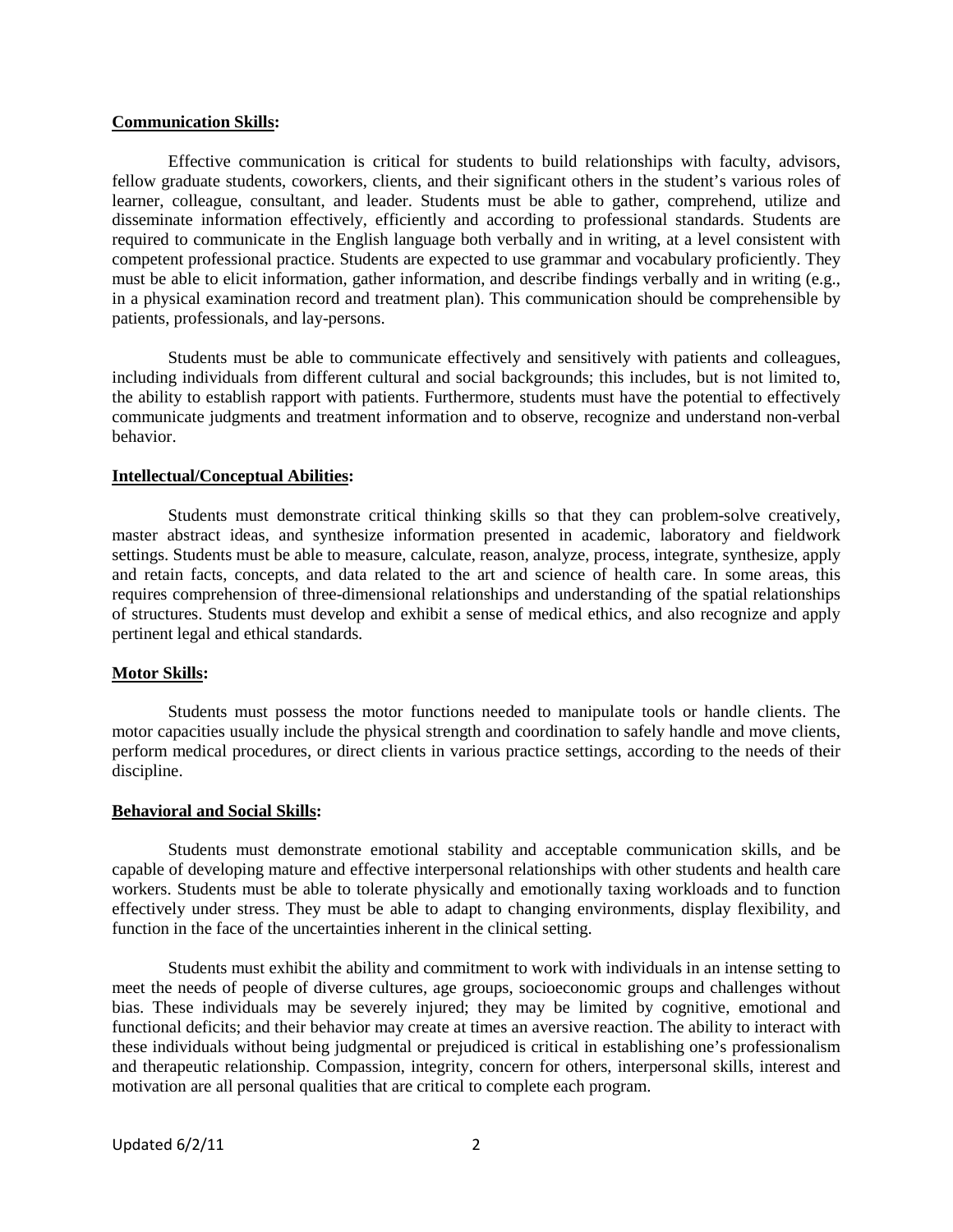### **Professional Responsibility:**

Students must have the capacity to meet the challenges of any medical situation that requires a readiness for immediate and appropriate response without interference of personal or medical problems. This requires training for emergencies (e.g., CPR, infection control).

It is each student's responsibility to attend and be able to travel to and from classes and clinical assignments on time, and possess the organizational skills and stamina for performing required tasks and assignments within allotted time frames. This involves frequent oral, written, and practical examinations or demonstrations. The student must have the ability to perform problem-solving tasks in a timely manner.

Students will exhibit adherence to policies of the university, their program, and clinical sites. This includes matters ranging from professional dress and behavior, to attending to their program's academic schedule, which may differ from the University's academic calendar and be subject to change at any time.

During their academic tenure, students must learn and demonstrate knowledge of and commitment to the code of ethics of their profession and behavior that reflects a sense of right and wrong in the helping environment.

Students will take initiative to direct their own learning. They need to work cooperatively and collaboratively with other students on assigned projects, and participate willingly in a supervisory process involving evaluation of abilities and reasoning skills.

# **Additional Standards Relevant to Speech-Language Pathology Students:**

*Students applying to the Masters of Science in Speech-Language Pathology Program must:* 

- 1. Have the capacity to participate in patient assessment and evaluation utilizing their visual and auditory sensory systems.
- 2. Have the potential to develop sufficient sensory (visual and auditory) function and motor coordination to safely and accurately assess and remediate patients using the equipment and materials of the profession.